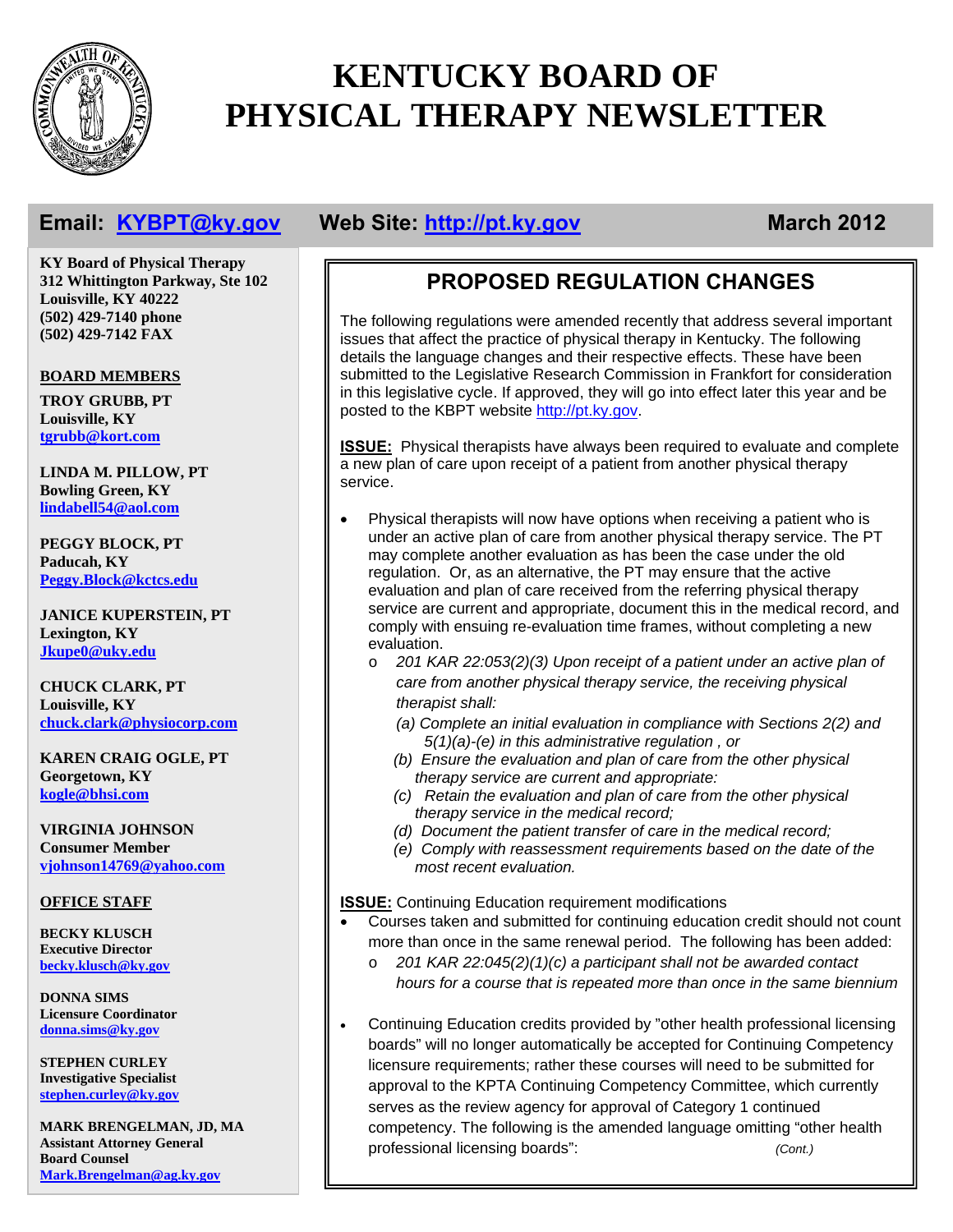### **New Board Appointment**



Governor Beshear appointed Karen Craig Ogle, PT, DPT, to serve on the Board, replacing former member, Ron Barbato, whose term expired in January. Karen is a native of Carrollton, Kentucky. She is a 1990 graduate of the Physical Therapy Program at the University of Louisville, and received her Doctorate in Physical Therapy in 2008 from the University of Kentucky.

 Karen currently serves as Director of Rehabilitation Services at Central Baptist Hospital in Lexington, Kentucky, a position she has held for the past 19 years. Her responsibilities include managing acute care therapy services (PT/OT), as well as three hospital-based outpatient clinics. Karen also serves as adjunct faculty at the University of Kentucky.

 She is an active member of the KPTA, and has been a member of the APTA since her student years in 1988. She also serves as a site-base council parent representative for Scott County Schools.

 Karen and her husband, Paul, have three children, Ashton, Trey, and Layne. Her leisure time activities include spending time with her family, usually on a soccer field, basketball court or baseball field. She considers it an honor and privilege to be appointed to the Kentucky Board of Physical Therapy.



### **Board Term Expires for Ron Barbato, PT**

Ron Barbato's term as member of the KY Board of Physical Therapy expired in January 2012, and we are sorry to seem him go. Ron was first appointed to the Board in 2005 by Governor Fletcher and reappointed by Governor Beshear in 2009. He served as Board Chair in 2008, and served on the Complaint Committee for several years. He has now been appointed to the Kentucky Physical Therapy Association Board. Ron will be missed by all, and we wish to thank him for his many contributions to the Board!

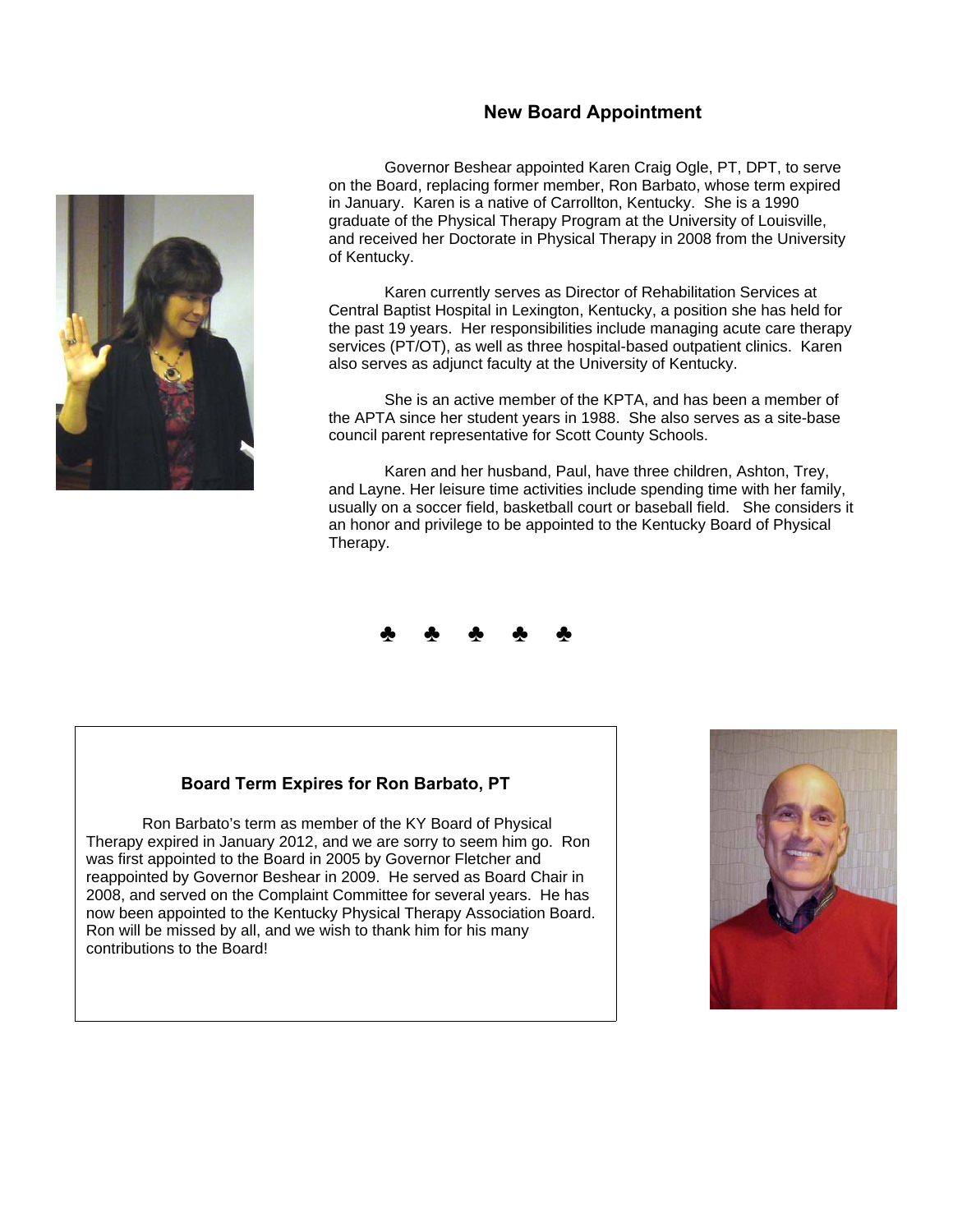### **PROPOSED REGULATION CHANGES** *(Cont. from pg. 1)*

- o *201 KAR 22:045(2)(2)(a) Completion of courses, seminars, workshops, symposia or home study courses consisting of at least three (3) contact hours that have been approved by the board, the board's designee, Federation of State Boards of Physical Therapy (FSBPT), the American Physical Therapy Association (APTA) or its components, or any other physical therapy licensing agency*
- Presentation of an approved continuing education course, workshop, seminar, or symposia will be credited the same number of contact hours as the participant of such course, with a maximum of 2 events of the same course per renewal cycle. The following language is amended to read:
	- o *201 KAR 22:045(2)(2)(c) Presentation of a continuing education course, workshop, seminar or symposium that has been approved by the board or its designee. Contact hours shall be awarded equal to contact hours awarded to a participant with a maximum of two (2) events of the same course per biennium*
- Category 2 CE credit for clinical instructors has been bolstered with the addition of those who teach in an APTA credentialed residency or fellowship program.
	- o *201 KAR 22:045(2)(3)(c) Clinical instructor for a CAPTE-approved educational program or an APTA credentialed residency or fellowship program. Continued competency shall be one (1) contact hour per sixteen (16) hours of student supervision*
- Category 2 CE credit for unapproved courses
	- o *201 KAR 22:045(2)(3)(e) Completion of other unapproved applicable courses. One (1) contact hour for each hour of credit shall be awarded up to a maximum of three (3) hours per course*
- Category 2 CE credit for CPR and HIV/AIDS coursework has been added
	- o *201 KAR 22:045(2)(3)(h) Completion of cardiopulmonary resuscitation initial certification or recertification. A maximum of two (2) contact hours shall be awarded per biennium*
	- o *201 KAR 22:045(2)(3)(i) Completion of a HIV/AIDS course. A maximum of two (2) contact hours shall be awarded per biennium*
- Military personnel on active duty will be exempt from CE requirements
	- $\circ$  201 KAR 22:045(2)(5)(c) A licensee on active military duty shall be granted an exemption from continuing competency requirements as mandated by KRS Chapter 12
- **ISSUE:** Physical therapist and physical therapist assistant exam candidates will no longer be allowed to take the licensure examination repeatedly without limit. The new language limits the number of times that this can occur before being ineligible for examination registration in Kentucky.
	- o *201 KAR 22:020 §2(4) Effective July 1, 2012, after six (6) failed attempts at either the physical therapist or physical therapist assistant examination, or combination thereof, in any jurisdiction, an applicant shall not be eligible to register for any additional examinations.*
- **ISSUE:** With the advent of fixed date testing for the National Physical Therapy Exam and limited opportunities to take the exam, the temporary permit for physical therapy licensure applicants will be reinstated. The following is added to 201 KAR 22:020:
	- o *Section 4. To be eligible for a temporary permit, the candidate shall: (1) Meet the qualifications of Section 2 or 3 of this administrative regulation; and (2) Complete a Supervisory Agreement with one (1) or more physical therapists.*
	- o *Section 5. Upon issuance of a temporary permit: (1) The physical therapist or physical therapist assistant applicant shall practice only under the supervision of a physical therapist who:*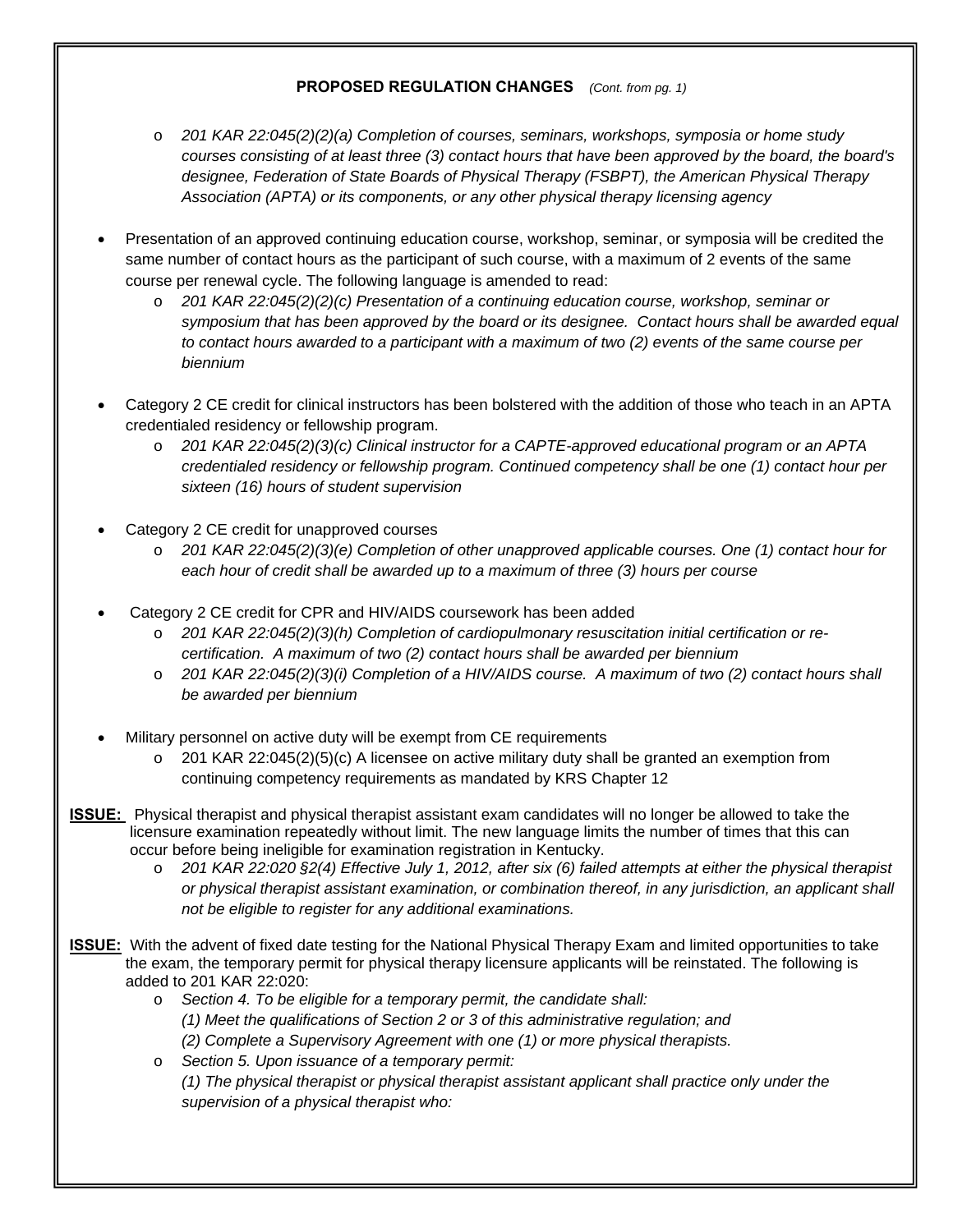#### **PROPOSED REGULATION CHANGES** *(Cont.)*

*(a) Has been engaged in the practice of physical therapy in Kentucky for more than one (1) year; and* 

*(b) Has an unrestricted license.* 

*(2) The supervising physical therapist:* 

*(a) Shall be on-site at all times during the practice of the applicant with a temporary permit;* 

*(b) Shall be responsible for the practice of physical therapy by the applicant with a temporary permit;* 

*(c) Shall review, approve, date and co-sign all physical therapy documentation by the applicant with a temporary permit within twenty-four (24) hours of when the service was provided;* 

*(d) May designate a temporary supervising physical therapist who meets the qualifications of Section 5(1)(a) and (b) of this administrative regulation. The temporary supervising physical therapist shall sign and date written documentation of the acceptance of the responsibility as identified in Section 5(2)(a) through (c) of this administrative regulation; and* 

*(e) Shall notify the Board immediately if the supervisory relationship is terminated.* 

*(3) The applicant with a temporary permit shall:* 

*(a) Disclose the applicant's temporary credential status to all patients prior to initiating treatment;* 

*(b) Sign documentation with temporary permit number and designation as defined in 201 KAR 22:053, Section 5(5)(a) or (b); and* 

*(c) Notify the Board immediately if the supervisory relationship is terminated.* 

*(4) The temporary permit shall expire the earlier of:* 

*(a) Six (6) months from the date of issuance; or* 

*(b) Notice of exam results by the Board.* 

**ISSUE:** Physical therapist licensure applicants will be given the opportunity to sit for the physical therapist assistant certification by examination

o *201 KAR 22:020 §6 A physical therapist applicant who meets the qualifications for physical therapy licensure by examination may become a special candidate for physical therapist assistant certification by examination.* 

- **ISSUE:** Foreign-educated licensure applicant requirements are moved solely to 201 KAR 22:070 and is referenced in 201 KAR 22:020
	- o *201 KAR 22:020 §10 A foreign-educated physical therapist shall comply with the provisions of 201 KAR 22:070.*

**ISSUE:** Foreign-educated licensure applicants are required to meet the same requirements as non-foreign-educated applicants. The following language modifies existing language to reference requirements in 201 KAR 22:020 and requires the completion of the jurisprudence exam

o *201 KAR 22:070(1)* 

- *(d) Completes the HIV/AIDS education requirement as specified in KRS 327.050*
- *(e) Completes the Jurisprudence Exam*

 *(f) Obtains a passing score on the National Physical Therapy Examination (NPTE). Administrative Regulation 201 KAR 22.020 Section 2 (3) and (4) are applicable to examination candidates* 

### **KPTA Spring Conference**

The KPTA Spring Conference is being held March 24 at Central Baptist in Lexington. Go to the KPTA website for registration details www.kpta.org. Fall Conference will be September 7-8 in Louisville (location TBD).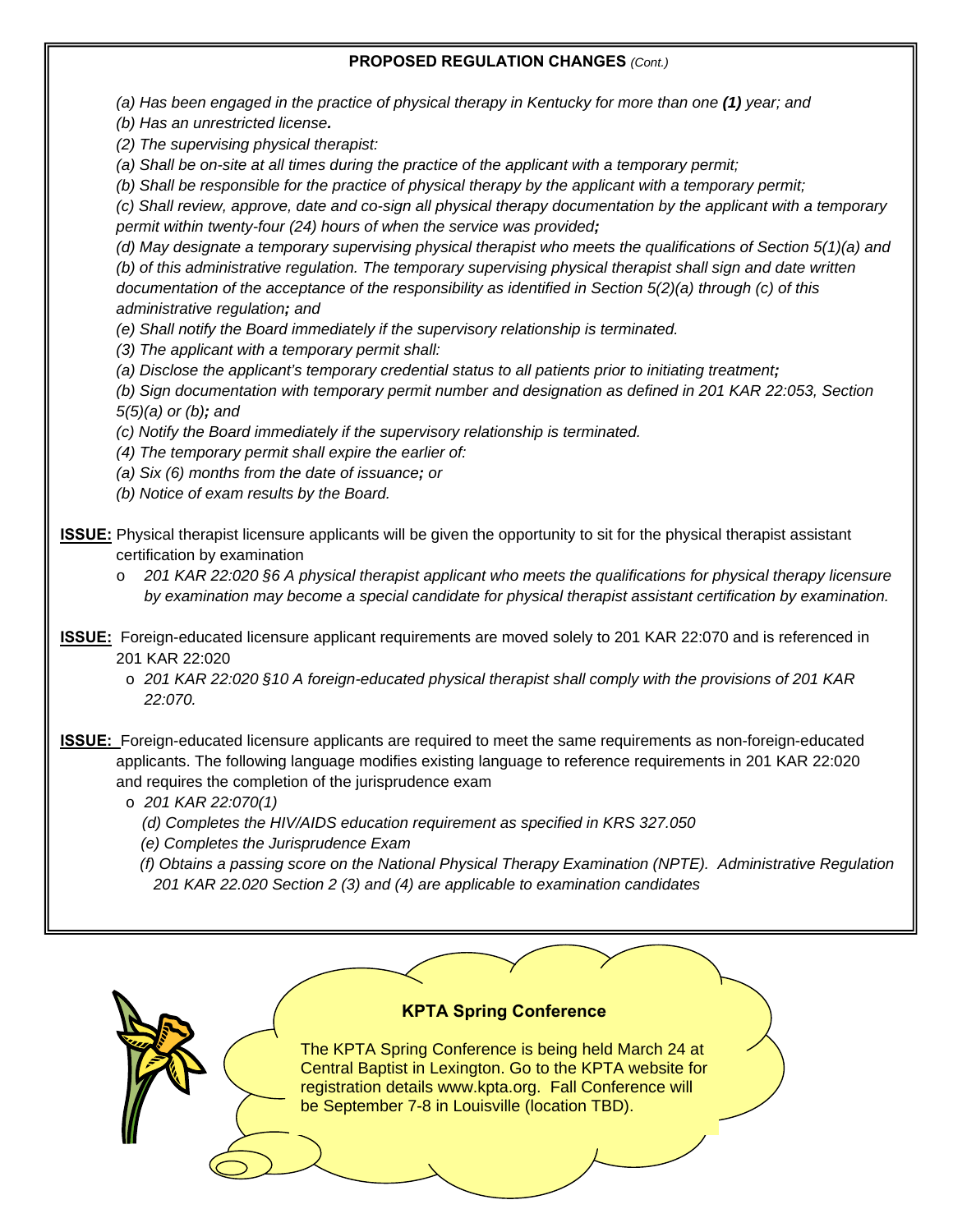### **Professionals in the Digital Age**

 The recent surge of social media applications like Facebook and YouTube into mainstream American culture has disrupted communication patterns and the socially accepted rules accompanying them. As recently as a decade ago, it was relatively easy to distinguish between personal lives and public/professional lives. Today, with an estimated 850 million Facebook users, it is common to view people's personal lives, thoughts, and attitudes as they are voluntarily provided online to a very broad audience. Because of this near ubiquitous use of social media, the distinction between aspects of people's personal/private lives and their public personas are now blurred. Because of our unique responsibilities to the people we serve, this has given rise to a new set of issues regarding health professionals' use of social media.

 Multiple audiences, merged identities, and permanent public transcripts are three traits of social media that now complicate professional communications. As the name implies, social media applications are designed to be social. As opposed to more traditional forms of interpersonal communication, social media communications typically occur within a large audience. These larger audiences also tend to be diverse; consisting of various friends/acquaintances such as family members, co-workers, high school friends, and maybe even patients. While some social media conversations may occur among and be relevant to a specific group (eg, high school friends), the other audiences by default can view and engage in those conversations - a new form of digital eavesdropping. Every individual lives within multiple and different contexts. Sometimes our contextual role is as a parent. Sometimes it is in our professional position. Other times we are in the context of best friend or golfing partner. Although we are always the same person, depending on the context, we will behave and communicate a little differently. Behaviors and language that are perfectly appropriate when playing poker with friends, may be illadvised in a clinical setting. Because social media applications such as Facebook consist of acquaintances from many/all of the different roles we play, it may be difficult to separate "Nancy the sorority sister" from "Nancy the physical therapist". The identities from the different roles and contexts merge, blurring that line between private and public lives. Finally, communications that occur digitally and especially through social media, are very likely to be permanentlycaptured in some form. Fleeting thoughts expressed online may remain with an individual for a lifetime, even though s/he matures, changes perspectives, or meant them to be taken facetiously.

 The importance of physical therapists exercising caution in social media communications cannot be overstated. Using good judgment in social media interactions is important for protecting the patient, the professional, and the profession. As a general guideline, patients should never be discussed through open social media communications such as Facebook. Even if

identifying information is not disclosed in the original posting, other social media connections who may not be aware of HIPAA guidelines, may unwittingly reveal additional information that identifies the patient. We have all heard the warnings about discussing patients in hallways or elevators. Consider social media as one giant elevator with thousands of people listening.

 Protecting one's own professional career should be reason enough to use good judgment in social media postings. Stories abound of professionals who have lost jobs, been overlooked for promotions, or suffered damaged reputations due to ill-advised postings. While photos of drunken parties tend to be the first offense that most people think about when discussing social media mishaps, these are not likely to be the most damaging to a professional. Risqué photos may alarm some individuals, but posting racist or sexist remarks, exhibiting unprofessional attitudes, or denigrating patients or others are much more likely to damage professional reputations. Many people can overlook party photos if not overly offensive, but displaying attitudes and behaviors that call into question one's ability/willingness to provide empathetic care to all patients may be very damaging. Finally, when identified online as a physical therapist, many may interpret that you virtually represent the profession. To some, once identities are merged, it is impossible to separate the personal from the professional, therefore in essence, one is always a professional. All attitudes and opinions displayed online may then be considered a reflection of the profession.

With this in mind, a growing number of employers have developed specific policies regarding use of social media. Many of these policies have specific prohibitions against "friending" patients, posting any work-related photographs, or conveying information that may be construed as representing the organization, especially if in an unfavorable light. Corrective actions for violating these policies may be severe, up to and including termination of employment.

 There are many positive aspects of social media applications that make them pleasurable activities. Being able to communicate widely with friends, family members, and colleagues whom you might not encounter in normal everyday activities is one such aspect. At the same time, however, professionals should use good judgment to prevent negative consequences for themselves, their patients, and their profession.

#### *Jeff Cain, EdD, MS*

*Adjunct Associate Professor University of Kentucky College of Pharmacy* 

#### *Janice Kuperstein, PT, PhD, MSEd*

*Associate Professor and Chair Department of Rehabilitation Sciences University of Kentucky*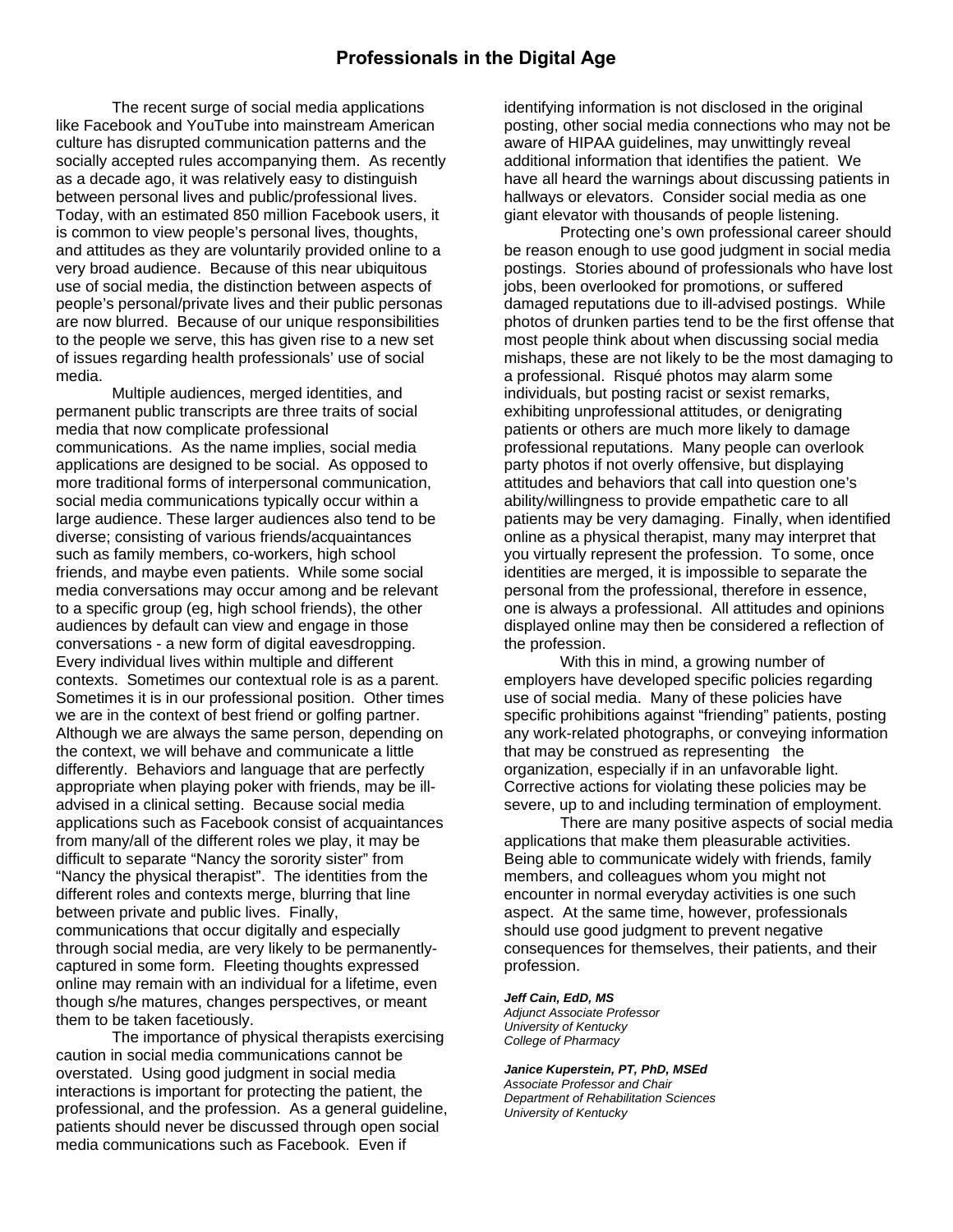## **Statutes and Regulations**

 There are many terms that describe the laws that govern the practice of physical therapy in Kentucky. The terms "practice act", "PT laws", "statutes", and "regulations" all identify the Kentucky Revised Statutes, Chapter 327, or the Physical Therapy practice act. Often, though, there is confusion about the difference between a statute and a regulation as found in the practice act.

 Mark Brengelman, JD, represents the Attorney General's Office on the Kentucky Board of Physical Therapy and provides the following explanation:

 *The Kentucky General Assembly created the Kentucky Board of Physical Therapy ("Board") and KRS Chapter 327 to regulate the practice of physical therapy and the use of protected words such as "physical therapy" and "physical therapist." Statutes are passed by the General Assembly that meets 60 days each even year and 30 days each odd year in Frankfort. A statute becomes law in a bill that must pass both the House of Representatives and the Senate and then must be signed by the Governor. While the Governor may veto a bill passed by both the House and the Senate, each chamber may override a gubernatorial veto if there are enough votes.* 

 *Many statutes require the Board to create administrative regulations which are detailed, step-by-step codes or standards applicable to licensure. By majority vote, the Board can promulgate administrative regulations, which can be done at any time to start this law-making process. The Board may also file an emergency regulation effective immediately*  upon filing, although such emergency regulations must be signed by the Governor who must also verify the nature and *existence of the emergency. KRS Chapter 13A contains the statutes of the General Assembly which govern the "notice and comment" rulemaking of administrative regulations. The Board's administrative regulations are found in 201 KAR Chapter 22.* 

 *An analogy here is that the General Assembly passes a statute that provides the general framework, like a menu plans a full, multi-course meal. The Board then makes administrative regulations, which are the detailed, step-by-step rules and procedures that carry out the statute, like a cookbook recipe tells a chef how to make a chicken casserole, how to prepare a soup, and furnish a dessert.* 

 *Administrative regulations cannot expand or constrict the Board's authority under statute. All administrative regulations are vetted through staff specialists with the Legislative Research Commission, and then voted on by a committee of the General Assembly which reviews all new, amended, and emergency administrative*  regulations. Administrative regulations give the Board the flexibility to act to update these laws as the needs of the *profession change over time without having to wait for the General Assembly to meet again, but only within the framework of the Board's enabling statutes passed by the House and Senate and signed by the Governor.* 

### **Renewal Requirements – JE & Continued Competency**

Per 201 KAR 22:045, completion of the Jurisprudence Examination for all PTs and PTAs is part of the continued competency requirement for renewal. The JE for the current biennium is now on our website. An open-book examination, the JE counts for 2 contact hours and is free. You may download a copy of our Practice Act directly from our website.

Continued competency for this biennium must be earned from **April 1, 2011** through **March 31, 2013.** Be sure and review the revised regulation for continued competency for changes in requirements at http://pt.ky.gov.

# **Change of Address**

Have you moved? Are you working at a new location? Be sure and keep the board updated on any home or physical therapy worksite address changes. You may change your address online at http://pt.ky.gov, or by email, mail, or fax to our office.

For name changes, send the legal document which authorizes the change.

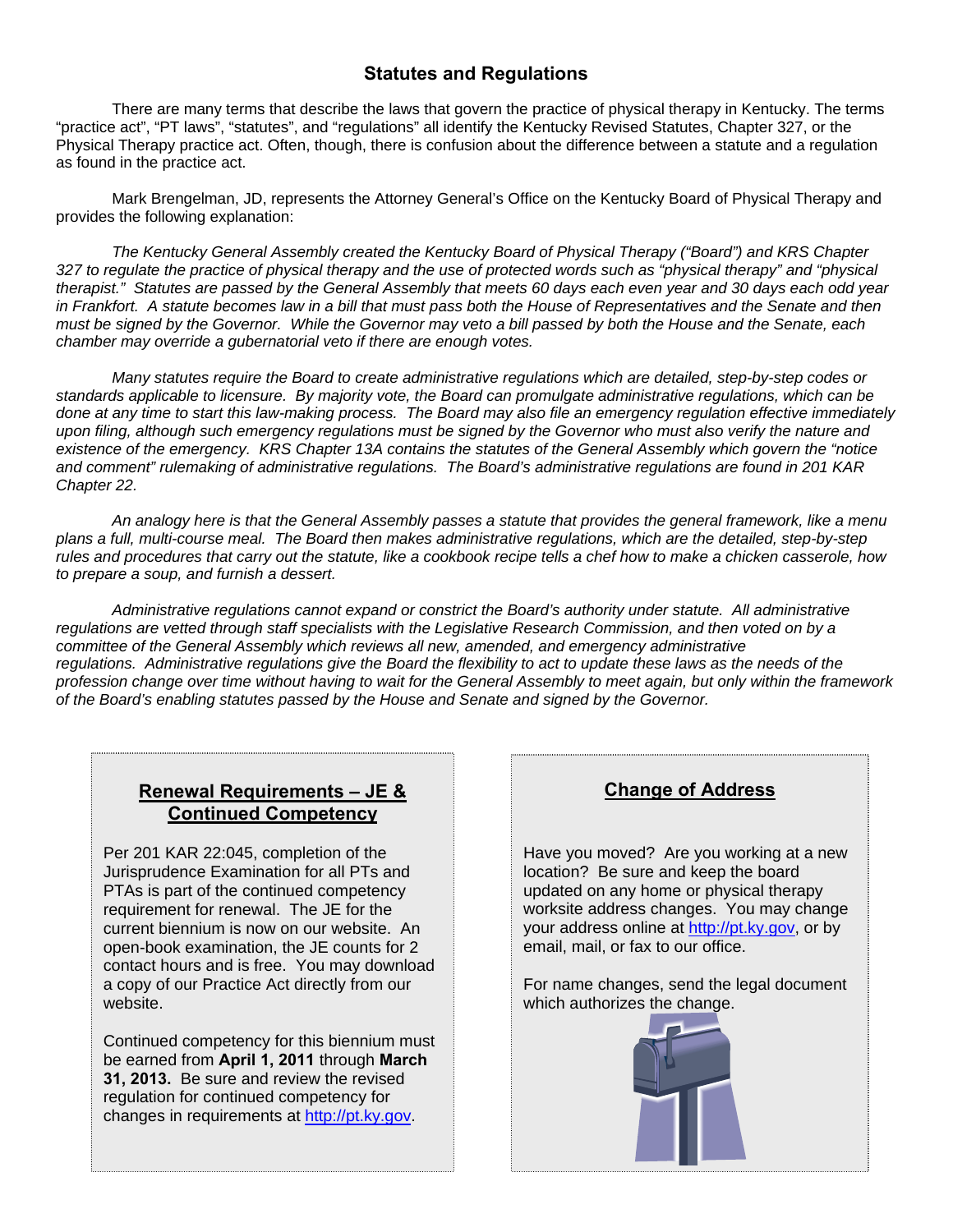# **Complaint Dispositions**

The pie charts below illustrate complaints filed with the KY Board of Physical Therapy in the last three years. You may find it interesting to note 40% of the complaints were dismissed due to insufficient evidence.

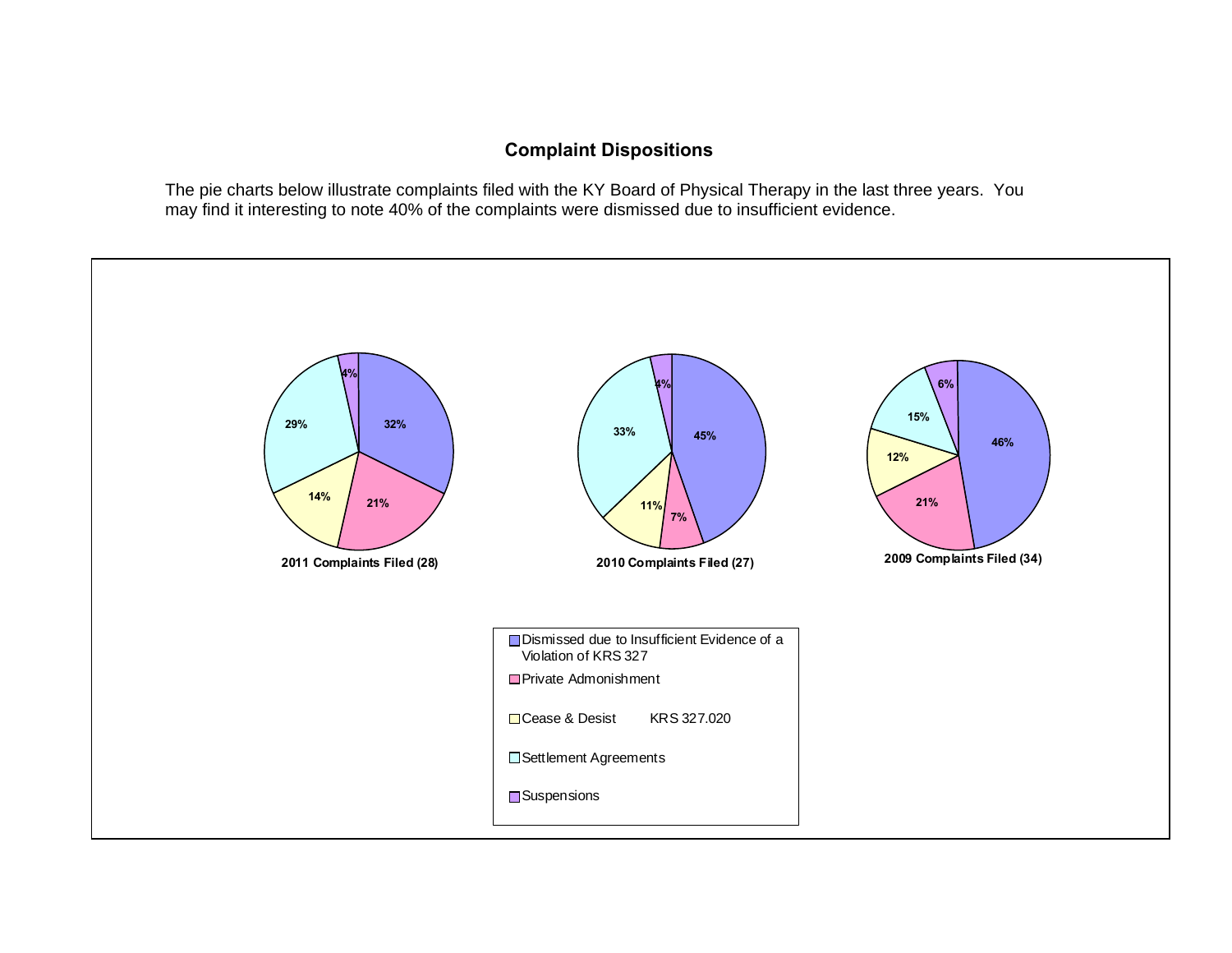

|                       | <b>KPTA Purchase District</b> |  |               | <b>KPTA Western District</b> |         |         | <b>KPTA Central District</b> |         |                          | <b>KPTA Northern District</b> |         |                 | <b>KPTA Eastern District (1)</b> |         |                | <b>KPTA Eastern District (2)</b> |        |                 |
|-----------------------|-------------------------------|--|---------------|------------------------------|---------|---------|------------------------------|---------|--------------------------|-------------------------------|---------|-----------------|----------------------------------|---------|----------------|----------------------------------|--------|-----------------|
|                       | Population:<br>250,864        |  |               | Population:                  |         | 698,207 | Population:                  |         | 1,253,784<br>Population: |                               | 453,784 |                 | Population:                      |         | 909,438        | Population:                      |        | 773,290         |
|                       | PTs:                          |  | 117           | PT <sub>s</sub> :            |         | 267     | PTs:                         |         | 846                      | PTs:                          |         | 244             | PTs:                             | 619     |                | PTs:                             |        | 278             |
|                       | PTAs:                         |  | 202           | PTA <sub>s</sub> :           |         | 202     | PTA <sub>s</sub> :           |         | 381                      | PTA <sub>s</sub> :            |         | 55              | PTA <sub>s</sub> :               |         | 275            | PTAs:                            |        | 252             |
|                       | Average Ratio: 1:786          |  |               | Average Ratio: 1:1.249       |         |         | Average Ratio: 1:1.022       |         |                          | Average Ratio: 1:1.518        |         |                 | Average Ratio: 1:1.017           |         |                | Average Ratio: 1:1.459           |        |                 |
| <b>Largest County</b> | McCracken 65,565              |  | 1:542         | Warren                       | 113,792 | 1:849   | Jefferson                    | 741.096 | 1:898                    | Kenton                        |         | 159,720 1:1,465 | Favette                          | 295,803 | 1:715          | Pike                             |        | 65.024 1:1.757  |
| Lowest Ratio          | McCracken 65,565              |  | 1:542         | Hopkins                      | 46,920  | 1:745   | Oldham                       | 60,316  | 1:635                    | Campbell                      | 90,336  | 1:1.237         | Pulaski                          | 63,063  | 1:701          | Knott                            | 16,346 | 1:681           |
| <b>Highest Ratio</b>  | Fulton                        |  | 6.813 1:6.813 | Edmonson                     | 12.161  | 1:6,081 | Metcalfe                     |         | 10.099 1:5.050           | Carroll                       | 10,811  | 1:5,406         | Rockcastle                       |         | 17.056 1:3.411 | Martin                           |        | 12,929 1:12,929 |

 $\mathcal{S}$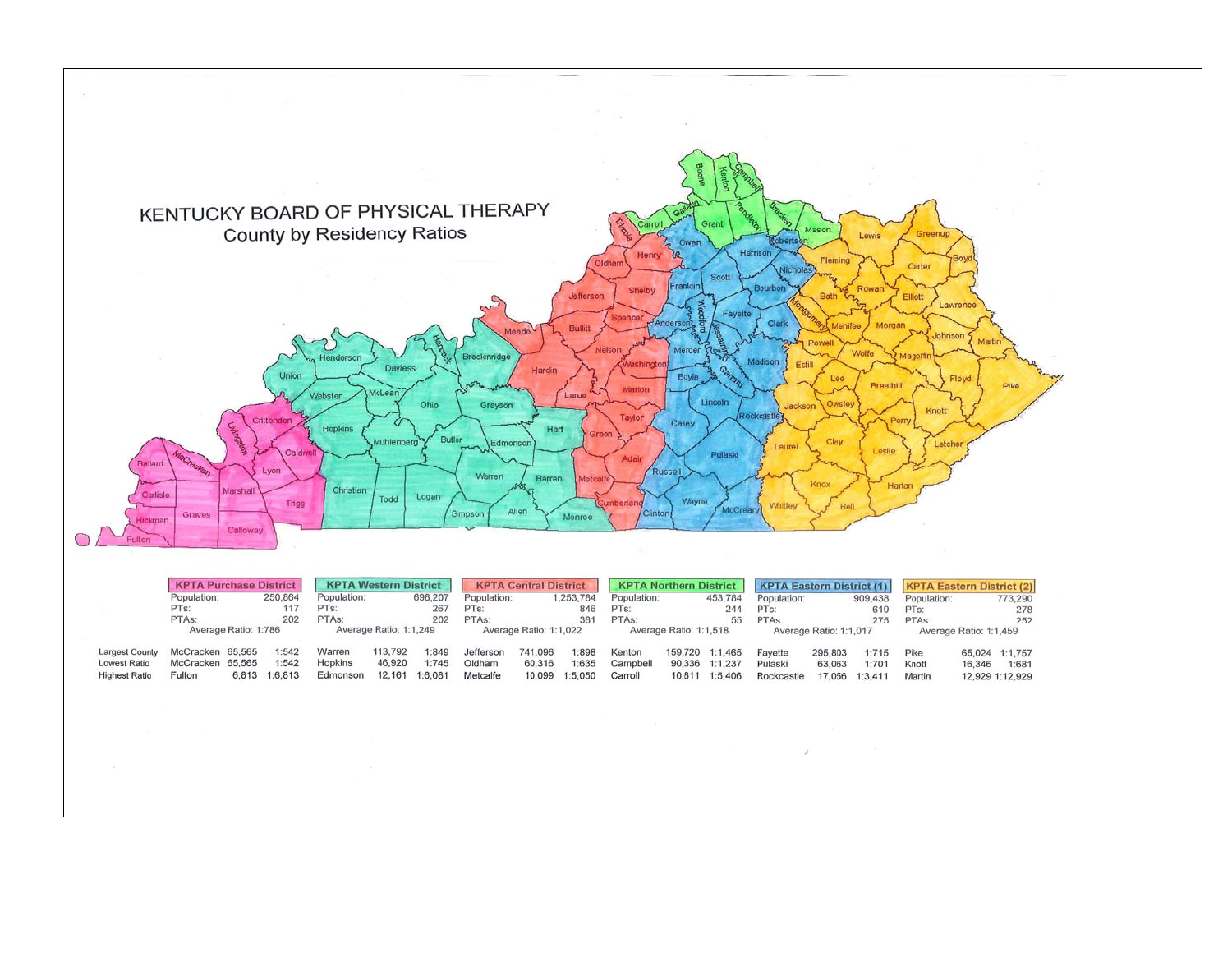### **Disciplinary Actions August 2011 – February 2012**

The following is a summary of disciplinary actions taken by the Board since the last Newsletter was published. It is intended as a summary for informational purposes only. All information is believed to be accurate. However, complete terms of each disciplinary action are contained in the Board's records. Monetary amounts paid to the Board may reflect the investigative costs and not necessarily the scope and severity of the violation(s).

**Jon-Mark C. French, PTA** Date: 9/15/2011 **Date: 9/15/2011** 

#### **Alleged Violation:** KRS 327.070(2)(h) **Suspended: September 15- November 15, 2011**

**Final Action:** Settlement Agreement - Admits to nineteen (19) counts of violating KRS 327.070(2)(h) by engaging in fraud or material deception in the delivery of professional services, including reimbursement. Suspended until November 15, 2011, three years probation, quarterly monitoring of practice, \$9,500.00 fine, \$1,000.00 administrative fees, continuing competency courses, no solo or independent practice, and personally appear before the Board.

### **Jeremy Sean Kruger, PT**  $\overline{D}$  **Date: 9/15/2011**

**Alleged Violation:** KRS 327.070(2)(k), 201 KAR 22:053 § 5 (a)-(c), 201 KAR 22:053 § 5 (1) and (2), 201 KAR 22:053 § 2 (2)(a), 201 KAR 22:053 § 5 (4)(a) and (b)

**Final Action:** Settlement Agreement - Admits to violating KRS 327.070(2)(k) by violating 201 KAR 22:053 § 5 (a)-(c) by failing to document a reassessment of each patient every thirty days following the initial evaluation or subsequent reassessment; 201 KAR 22:053 § 5 (1) and (2)by not being responsible for the physical therapy record of a patient by failing to document the initial evaluation of a patient and a subsequent progress note; 201 KAR 22:053 § 2 (2)(a) by failing to document the initial evaluation of the patient; 201 KAR 22:053 § 5 (4)(a) and (b) by failing to perform a discharge summary of a patient, and 201 KAR 22:053 § 5 (4) (a) by failing to countersign a discharge summary of the patient. Reprimand, three year probation, quarterly monitoring of practice, \$2,000.00 fine, \$500.00 administrative fees, continuing competency courses, and personally appear before the Board.

### **Charles S. Jacinto. PT**  $D = 1/17/2011$  **Date: 11/17/2011**

**Alleged Violation:** KRS 327.070(2)(g) and 201 KAR 22:145

**Final Action:** Settlement Agreement – Admits to violating KRS 327.070(2)(g) and 201 KAR 22:145 by failing to complete the Continued Competency requirements for license renewal. Reprimand, \$500 administrative costs, \$120.00 fine, and subject to audits in subsequent years.

### **Mark F. Elkin, PT** Date: 11/17/2011 **Date: 11/17/2011**

**Alleged Violation:** KRS 327.070(2)(g) and 201 KAR 22:145

**Final Action:** Settlement Agreement – Admits to violating KRS 327.070(2)(g) and 201 KAR 22:145 by failing to complete the Continued Competency requirements for license renewal. Reprimand, \$500 administrative costs, \$120.00 fine, and subject to audits in subsequent years.

### **Kimberly D. Florence, PTA** Date: 11/17/2011

### **Alleged Violation:** KRS 327.070(2)(g) and 201 KAR 22:145

**Final Action:** Settlement Agreement – Admits to violating KRS 327.070(2)(g) and 201 KAR 22:145 by failing to complete the Continued Competency requirements for license renewal. Reprimand, \$300 administrative costs, \$480.00 fine, proof of CEU completion and subject to audits in subsequent years.

### **Ricky Kenneth Lockard, PT** 2001 **Date: 11/17/2011 Date: 11/17/2011**

**Alleged Violation:** KRS 327.070(2)(g) and 201 KAR 22:145

**Final Action:** Settlement Agreement – Admits to violating KRS 327.070(2)(g) and 201 KAR 22:145 by failing to complete the Continued Competency requirements for license renewal. Reprimand, \$300 administrative costs, \$1,320.00 fine, proof of CEU completion and subject to audits in subsequent years.